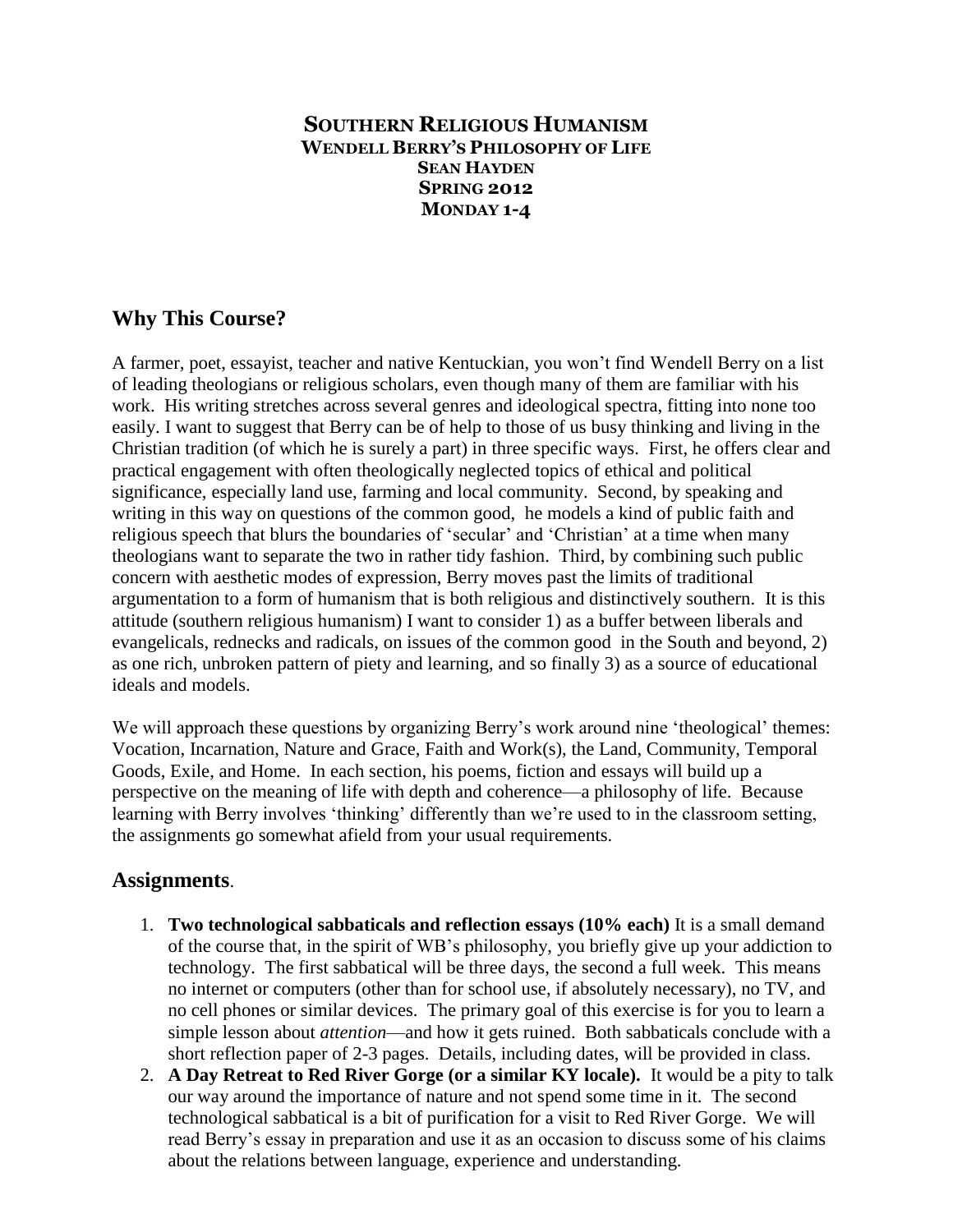- 3. **Final Essay (60%)**. The main requirement of the course is a final paper of 15-20 pages, and it can take one of two forms. 1) Your own "philosophy of life" in dialogue with Berry or 2) an essay on Berry and a topic relevant to the course. Writing a philosophy of life is harder than it sounds, so don't be tempted by the apparently easier road. The question is whether you can combine serious reflection on the gritty intellectual questions usually posed in seminary with a sense of the commonplace, that is, how everyday life can be lived with integrity, depth and simplicity without turning to oversimplifications. Whichever you choose, I will be looking for this same combination of simplicity and depth in your writing style. Effective communication is a central "good" of the course, and a scarce one in our society. Saying what you mean (clarity) and meaning what you say (conviction) are essential to the pastor and the citizen alike. **ALL ASSIGNMENTS**  ARE TO BE HANDWRITTEN. You will find it shocking what is lost in the process of thought and expression by breaking the link between your mind, your hand, and the "incarnation" of that thought on the page (we can of course work out alternatives if for some reason this proves impossible).
- 4. **Weekly Reflection Paper/Participation (20%)** In order to facilitate discussion, the course also requires a weekly reflection 'paper,' although it is less formal than it sounds. In these very brief exercises (half a page or so), I"m looking for two things. First, a few intelligent thoughts on the reading. The reading loads are not especially heavy, and Berry"s writing is fluid, so I want to know that you are *thinking* about the reading. Second, try to make connections between the reading, the topic for the session, and the real sources of your judgment about life. In other words, very few if any of us really live out of "academic" writing (thank God), but rather out of simple, aphoristic advice from parents or mentors, out of shared stories (familial or fictional), music, or poetry, out of practices of eating, sleeping, enjoying, learning. The real goal of the course is to make contact between what you do in the classroom and these usually unacknowledged and undervalued sources of insight. A thirty to forty-five minute small group session in the middle of each three hour class is devoted to digesting these raw materials into a conscious philosophy of life.

# **Course Objectives**

- 1. Students will gain familiarity with the basic shape of Berry"s thought on several key topics.
- 2. Students will be able to describe those features of Berry"s work belonging to a wider tradition of intellectual and spiritual reflection known as 'southern religious humanism,' a task facilitated primarily by the brief situating "lectures" offered at the beginning of each session.
- 3. Students will learn to distinguish the elements and execution of three genres in Berry"s corpus: the essay, poetry, and the short story. Within the tradition of southern regional fiction and nature writing, these have specific and noteworthy dimensions.
- 4. Students will draw connections between the "everyday" and often concealed sources of their judgment about life and Berry"s meditations on the mundane. The intent here is to discover and amplify the wisdom of the everyday.

# **Required Texts.**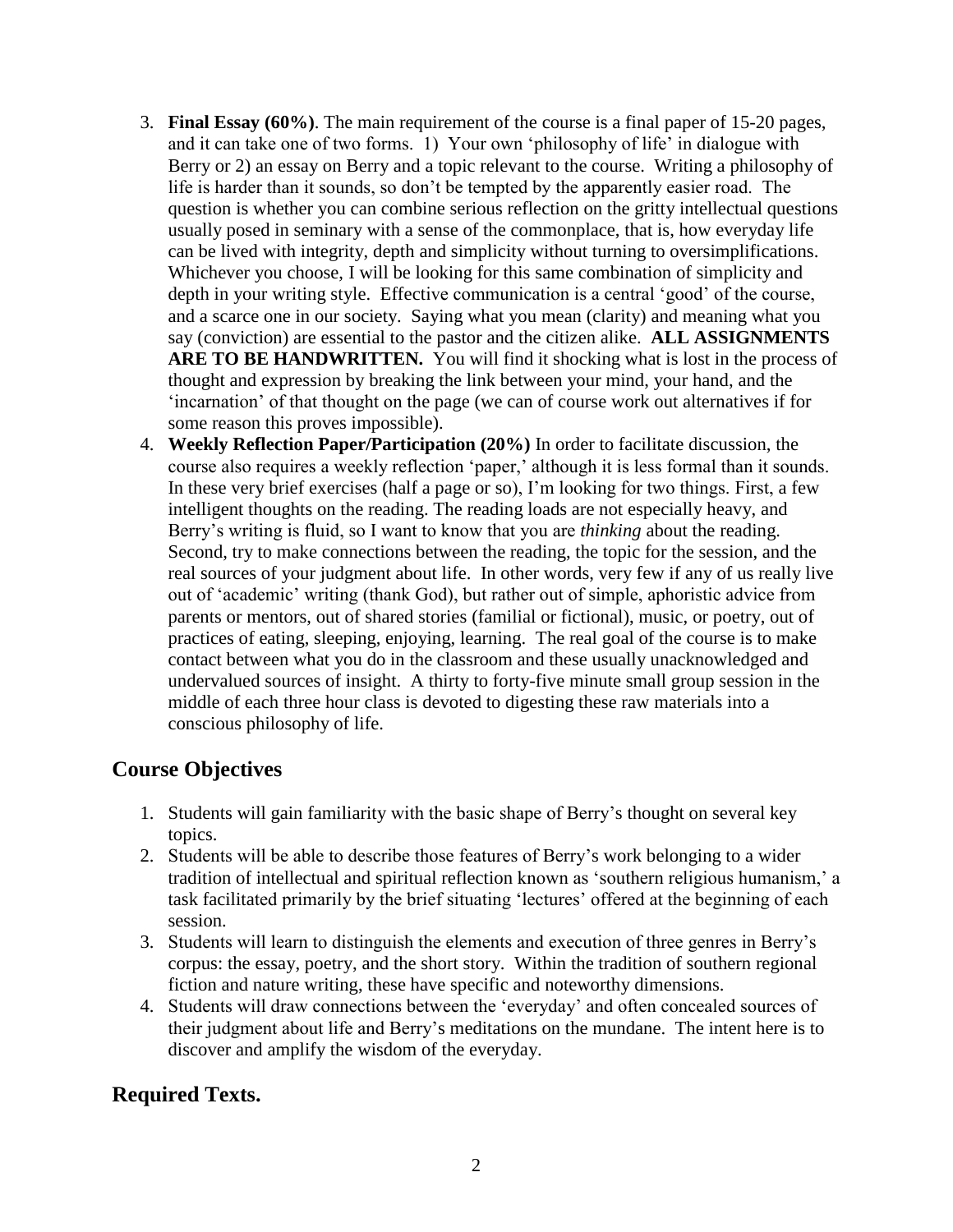Because Berry tends to write short collections of essays and poems, the book list is extensive. Most of them can be purchased for a few dollars on www.abebooks.com or similar sites. All will be available on reserve in the LPTS library. You might also consider sharing resources.

Wendell Berry, *Collected Poems*.

- *\_\_\_\_\_\_\_. The Unsettling of America.*
- *\_\_\_\_\_\_\_. Sex, Economy, Freedom and Community.*
- *\_\_\_\_\_\_\_. The Hidden Wound.*
- *\_\_\_\_\_\_\_. What Are People For?*
- *\_\_\_\_\_\_\_. A Timbered Choir: The Sabbath Poems, 1979-1997.*

## **Recommended Texts**

- *\_\_\_\_\_\_\_. Standing By Words.*
- *\_\_\_\_\_\_\_. The Way of Ignorance.*
- *\_\_\_\_\_\_\_. Life is a Miracle.*
- *\_\_\_\_\_\_\_. Home Economics*
- *\_\_\_\_\_\_\_. A Continuous Harmony*
- *\_\_\_\_\_\_\_. Fidelity.*

## **Academic Honesty:**

All work turned in to the instructor is expected to be the work of the student whose name appears on the assignment. Any borrowing of the ideas or the words of others must be acknowledged by quotation marks (where appropriate) and by citation of author and source. Students unfamiliar with issues relating to academic honesty can find help from the staff in the Academic Support Center and should make use of the available resources at an early date, since violations of seminary policy on academic honesty can lead to a failing grade for the course.

#### **Special Accommodations:**

Students requiring accommodation for a learning disability should be in contact with Kathy Mapes in the ASC Center [\(kmapes@lpts.edu\)](mailto:kmapes@lpts.edu) as soon as possible and should speak with the instructor to arrange appropriate adjustments.

#### **Inclusive Language:**

The use of inclusive language in course work is a policy of Louisville Presbyterian Seminary. Direct quotations from theological texts and translations of the Bible do not have to be altered to conform to this policy. In your own writing, however, avoid language for people that leaves out part of the population or perpetuates stereotypes. Do not assume masculine gender when the gender of the person is unknown. When referring to God, you are encouraged to use a variety of images and metaphors. See

[http://www.lpts.edu/Academic\\_Resources/ASC/avoidinggenderbiasinlanguage.asp.](http://www.lpts.edu/Academic_Resources/ASC/avoidinggenderbiasinlanguage.asp)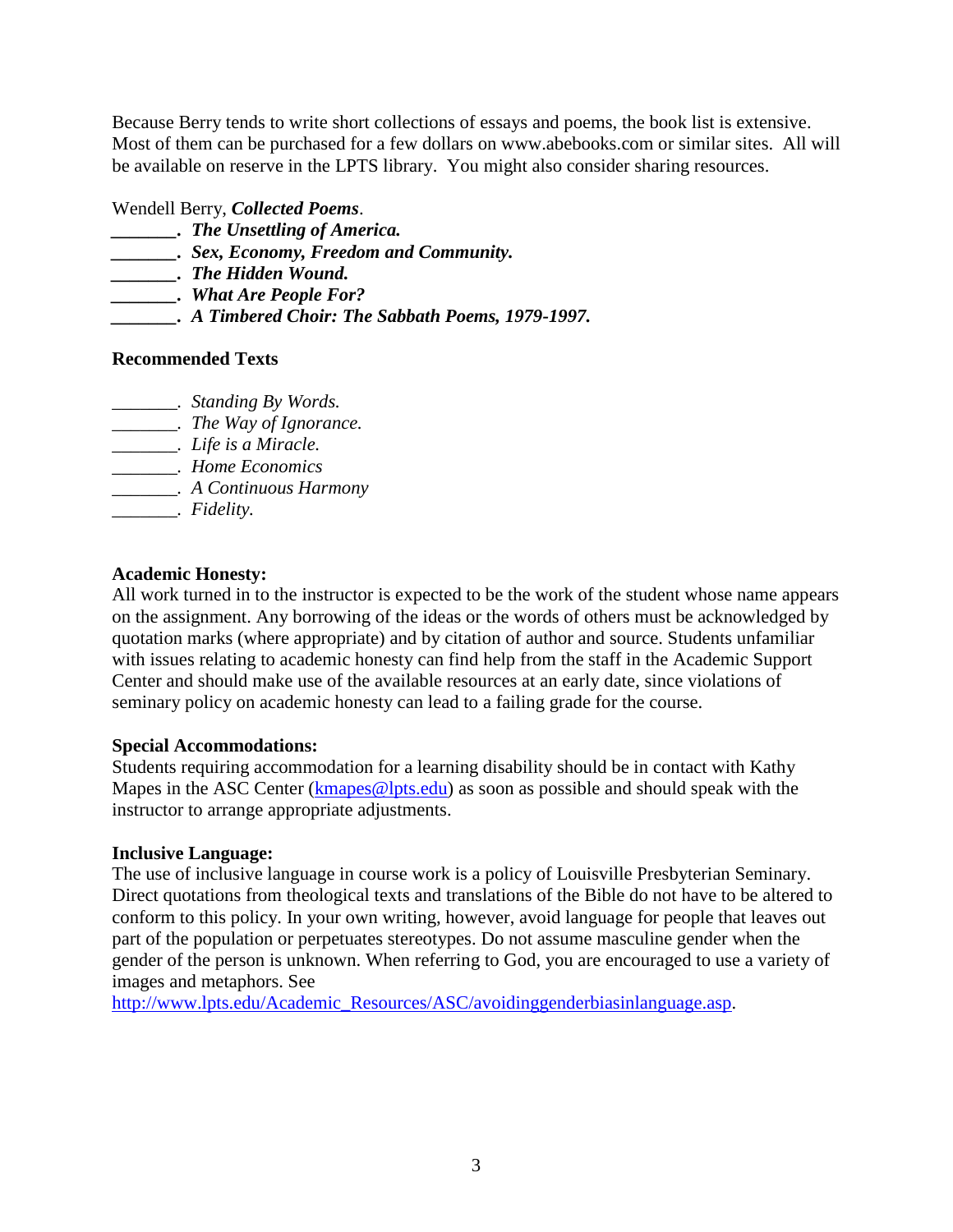## **Schedule**

#### **VOCATION**

Session 1. The Meaning of (One) Life.

First Half. "The Mad Farmer's Liberation Front" (CP, 151), "Amendment" (CP, 153), "The Contrariness of the Mad Farmer" (CP, 121), "A Secular Pilgrimage" (CH, 1-35)

Second Half. "Life Forgives Its Depredations" (TC, 78) "The Burden of the Gospels" (WI, 127-140), "Rugged Individualism" (WI, 9-13), "What are people for?" (WPF, 123-126).

#### **INCARNATION**

Session 2 On Being Local

First Half. "The seed is in the ground," (TC, 131) "Word and Flesh," (WPF, 197-204), "The Work of Local Culture," (WPF 153-170),), "Why I Am Not Going to Buy a Computer," (WPF, 170-178),

Second Half. "Contempt for Small Places," (WI, 7-9), "Local Knowledge in the Age of Information, (WI, 113-127), , "The Broken Ground," (CP, 25).

Counterpoint: Flannery O"Conner, "The Fiction Writer and His Country," in *Mystery and Manners* (on reserve) or "The Temple of the Holy Spirit."

#### **NATURE AND GRACE**

Session 3: Where is Wisdom to Be Found? Remembering, Speaking, Asking, Knowing.

First Half: "Nature as Measure," (WPF, 204- 210), "Estranged by distance, he relearns,"

(TC, 69), "Not again in the flesh will I see," (TC, 73), "Now, as a man learning," (TC, 214), "Loving you has taught me the infinite," (TC, 149).

Second Half: "Getting Along With Nature," (HE, 6-21), "Higher Education and Home Defense," (HE 49-54), "The Loss of the University," (HE, 76-98), "Style and Grace," (WPF, 64- 71), "The Intellect, so ravenous to know," (TC, 30 ),

Counterpoint: Flannery O"Conner, "Some Aspects of the Grotesque in Southern Fiction," in *Mystery and Manners*. On reserve.

Session 4: Seeing Ain"t Believing: On Poetry and Science. First Half: *Life is a Miracle*, 3-13, 23-30, 38-55, 129-143. Second Half: *Standing By Words*, 24-64

Counterpoint: Langston Hughes, selections from *Langston Hughes and the Chicago Defender: Essays on Race, Politics and Culture*. 91, 97, 200-204, 207, 212, 216. On reserve

#### **FAITH AND WORK**

Session 5: Technology, Trust and Work.

First Half: "The world of machines is running," (TC, 100 ), "He thought to keep himself from Hell," (TC, 108), "Discipline and Hope," (CH, 86-169, selections)

Second Half: "Conservation Is Good Work," (SEFC, 27-45), "Christianity and the Survival of Creation," (SEFC, 93-116). "The Necessity of Faith" and "To the Holy Spirit," (CP, 208-9)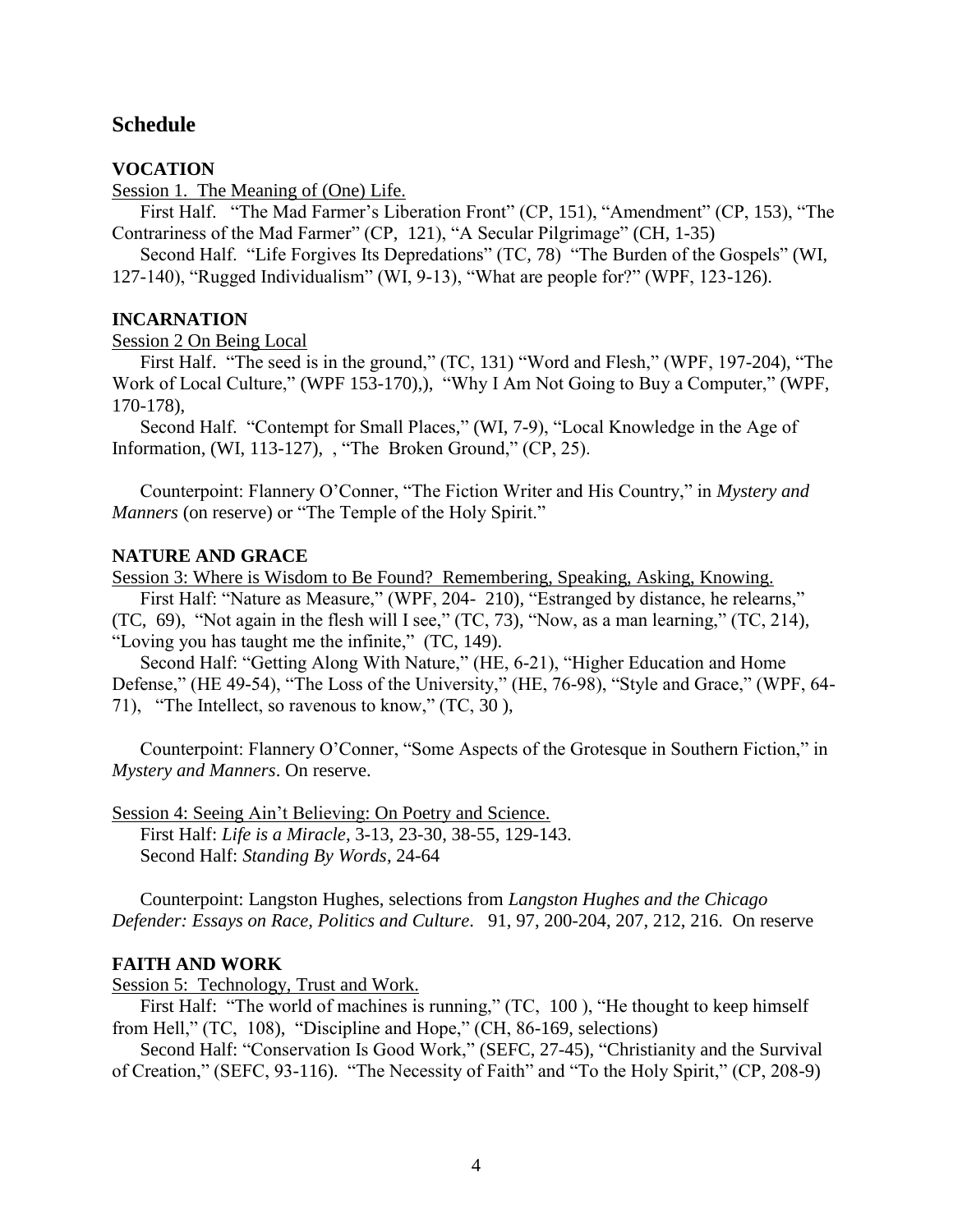Counterpoint: Walker Percy, "Notes for a Novel About the End of the World," in *Message in a Bottle* (on reserve), or chapter 3 from *Love in the Ruins*. On reserve

#### **THE LAND**

Session 7: Land as Promise

First Half: "The Gift of Good Land," (GGL), "People, Land, Community," (SBW, 64-80), "Preserving Wildness," (HE, 137-152),

Second Half: "The Want of Peace," "The Peace of Wild Things" and "Grace," (CP, 68-69), "The Landscaping of Hell," (handout), "People, Land, and Community," (SBW, 64-79)

Counterpoint: Blake Hurst, "The Omnivore's Delusion: Against the Agri-Intellectuals." [http://www.american.com/archive/2009/july/the-omnivore2019s-delusion-against-the-agri](http://www.american.com/archive/2009/july/the-omnivore2019s-delusion-against-the-agri-intellectuals)[intellectuals](http://www.american.com/archive/2009/july/the-omnivore2019s-delusion-against-the-agri-intellectuals)

#### **COMMUNITY**

Session 8: What People Are For

First Half: "Out of Your Car, Off Your Horse," (SEFC, 19-27), "God and Country," (WPF, 95-103), "Property, Patriotism, National Defense," (HE, 98-112), "The Purpose of a Coherent Community," (WI, 69-81),

Second Half: From *A Place On Earth*, (TBA).

Counterpoint: Flannery O"Conner, "A Good Man is Hard to Find" or "Good Country People." On reserve.

#### **TEMPORAL GOODS**

Session 9 : Simplicity, Scarcity and Security

First Half: "To long for what can be fulfilled in time," (TC, 19), "To long for what eternity fulfills," (TC, 21) "The Joy of Sales Resistance," (SEFC, xi-xxii), "The Pleasures of Eating," (WPF, 145-153), "The Problem of Tobacco," (SEFC, 53-68), "Prayer After Eating," (CP, 148) Larry McGehee, from *Southern Seen*, "Hog Killing" (reserve)

Second Half: "Sex, Economy, Freedom, Community," (SEFC, excerpts), "The Plan," (CP, 22), "The Guest," (CP, 23-4). "Marriage," (CP, 70). "Prayers and Sayings of the Mad Farmer," (CP, 129).

Counterpoint: Elizabeth Bahnson, "The Pill is Like…DDT? An Agrarian Perspective on Pharmaceutical Birth Control" in *Heaven's Earthly Life*.

#### **EXILES**

Session 10 The Desecrating Sacrilege

First Half: *The Unsettling of America* Second Half: *The Unsettling of America*

Counterpoint: Amartya Sen, Ch. 5 or 9 ,*Development as Freedom* (on reserve)